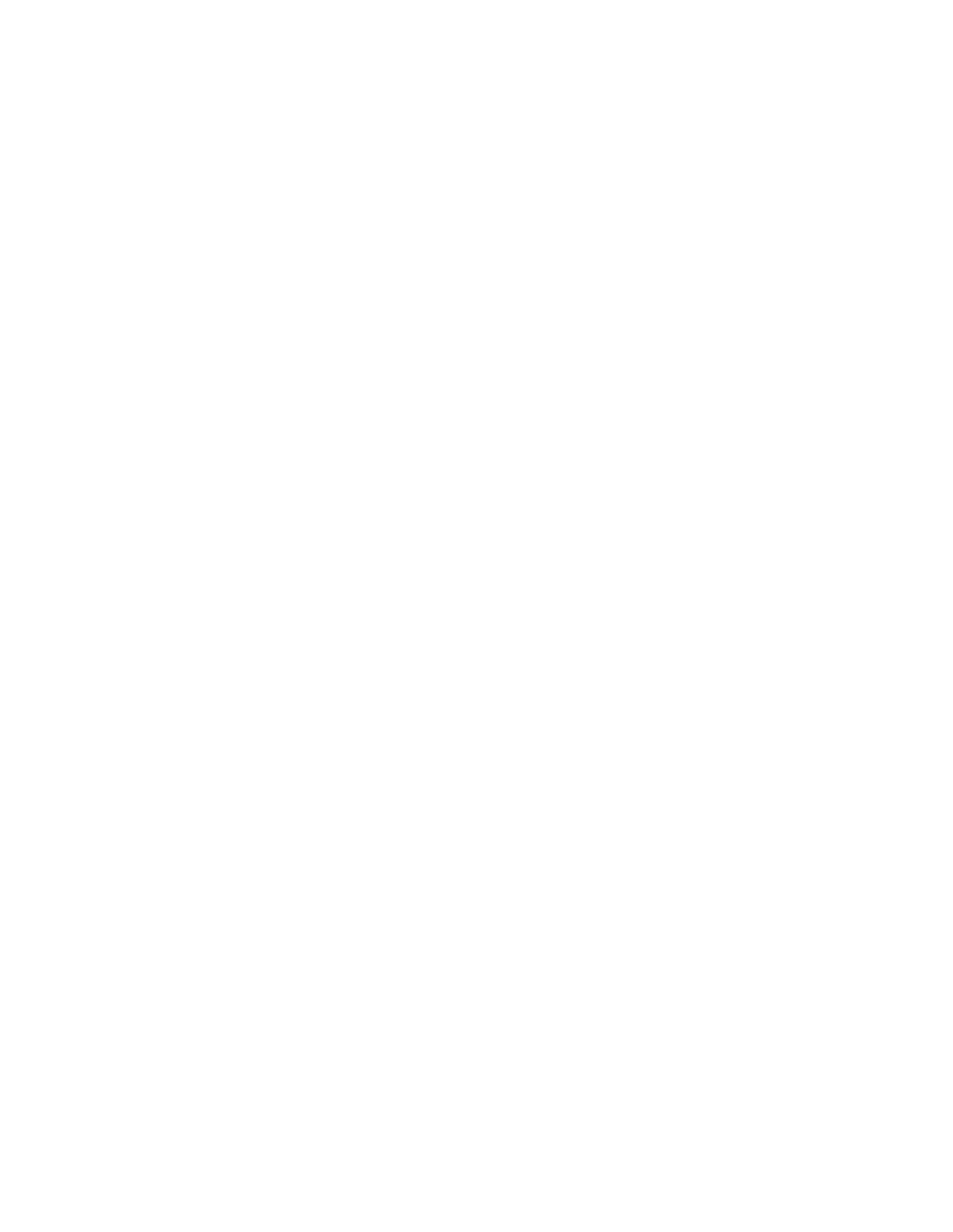## **6. Power Wiring**



- P : DC-Link P
- N : DC-Link N
- $\cdot$  R(L1), S(L2), T(L3) : 3-phase main power (Phase sequence: Automatic recognition)
- FG : Earth

#### **7. Display**



- rdy (Ready) : Regenerative Converter is ready
- 000.0: Current value during regeneration (000.0A)
- F00 : Fault Code

en andere de la provincia de la provincia de la provincia de la provincia de la provincia de la provincia del<br>En 1888, en 1888, en 1888, en 1888, en 1888, en 1888, en 1888, en 1888, en 1888, en 1888, en 1888, en 1888, en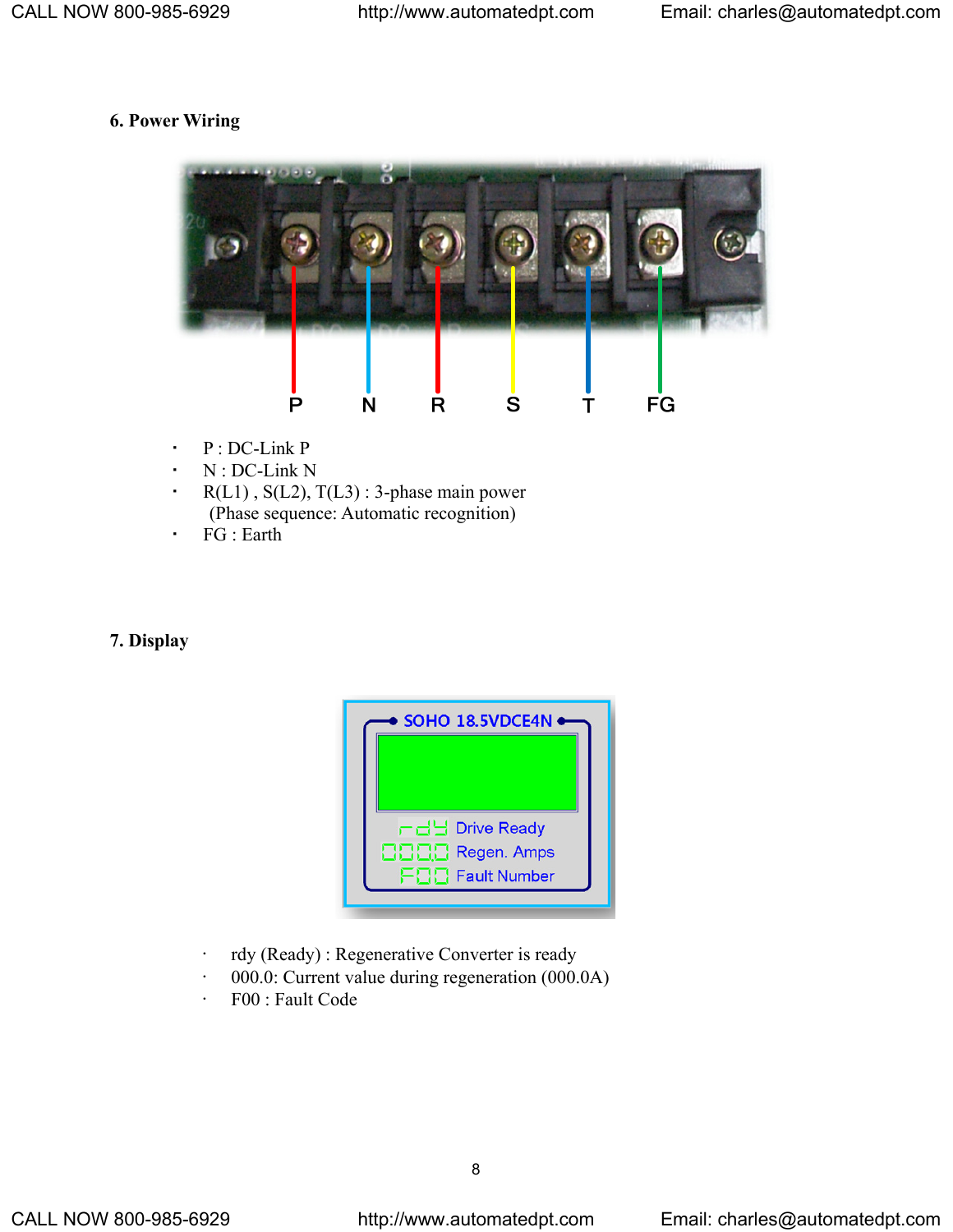### **8. Output Current and Line Voltage Waveforms**



# **9. Electrical specifications**

| Range                                 | 220Vac / 380Vac / 440Vac                                                                                                            |
|---------------------------------------|-------------------------------------------------------------------------------------------------------------------------------------|
| Capacity                              | $11\,\text{kW} \sim 30\,\text{kW}$ (Available to 110 kW and Parallel operation)                                                     |
| <b>Applicable AC</b>                  | 3 Phase 220V / 380V / 440V                                                                                                          |
| Frequency                             | 50Hz/60 Hz                                                                                                                          |
| <b>Efficiency</b>                     | Over $95%$                                                                                                                          |
| <b>Operating Voltage</b><br>(DC-LINK) | Automatically set by input voltage                                                                                                  |
| <b>Display and Protection</b>         | Display: regenerative current<br>Protection : Overheat, Over current, Arm-short, Over Voltage, Low voltage,<br>and Phase Error etc. |
| <b>Filter</b>                         | Built-in reactor and noise filter                                                                                                   |
| Wiring                                | Input R, S, T / DC Bus P, N / Ground                                                                                                |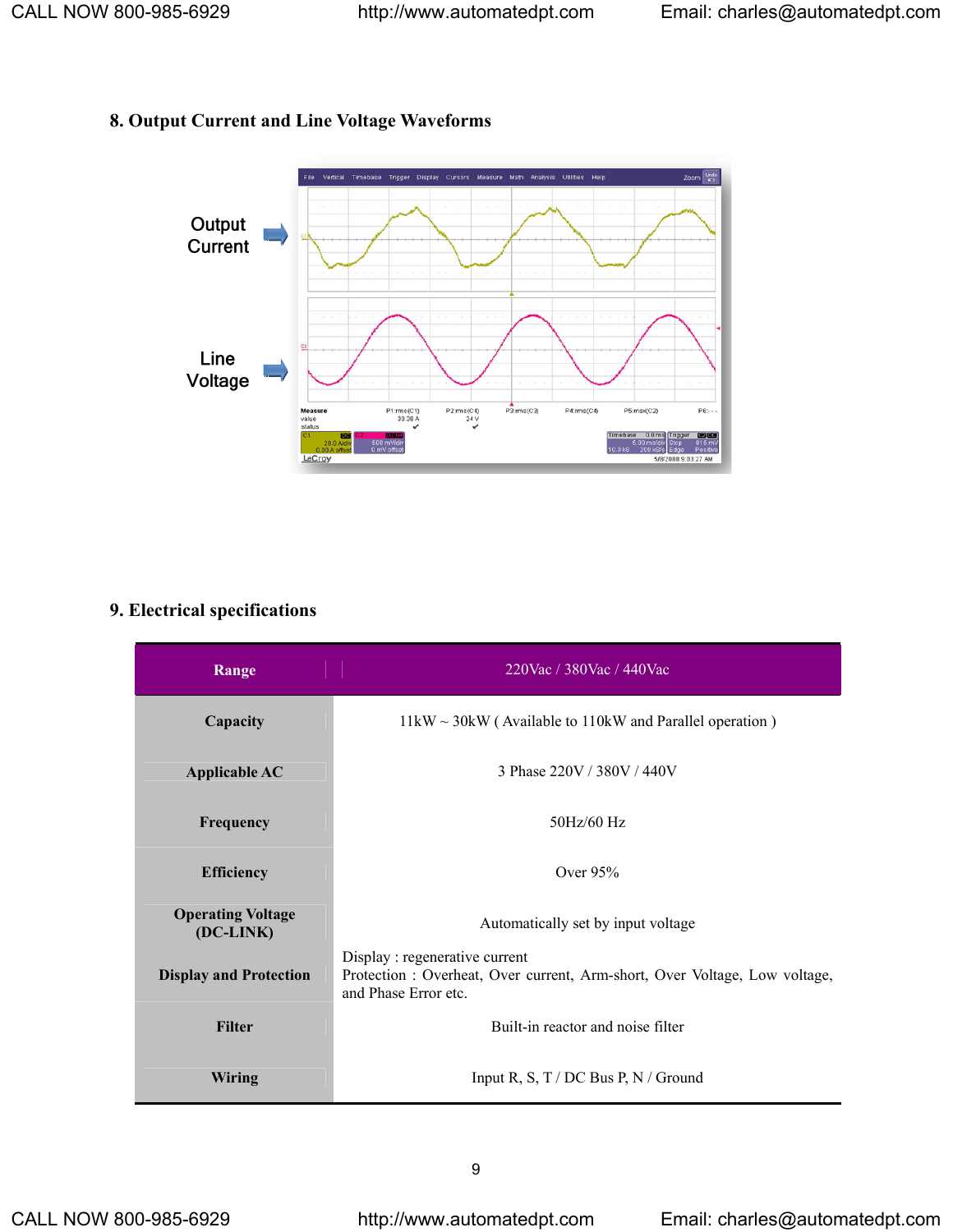### **10. Dimensions**

#### 11 kW, 15 kW



 $10$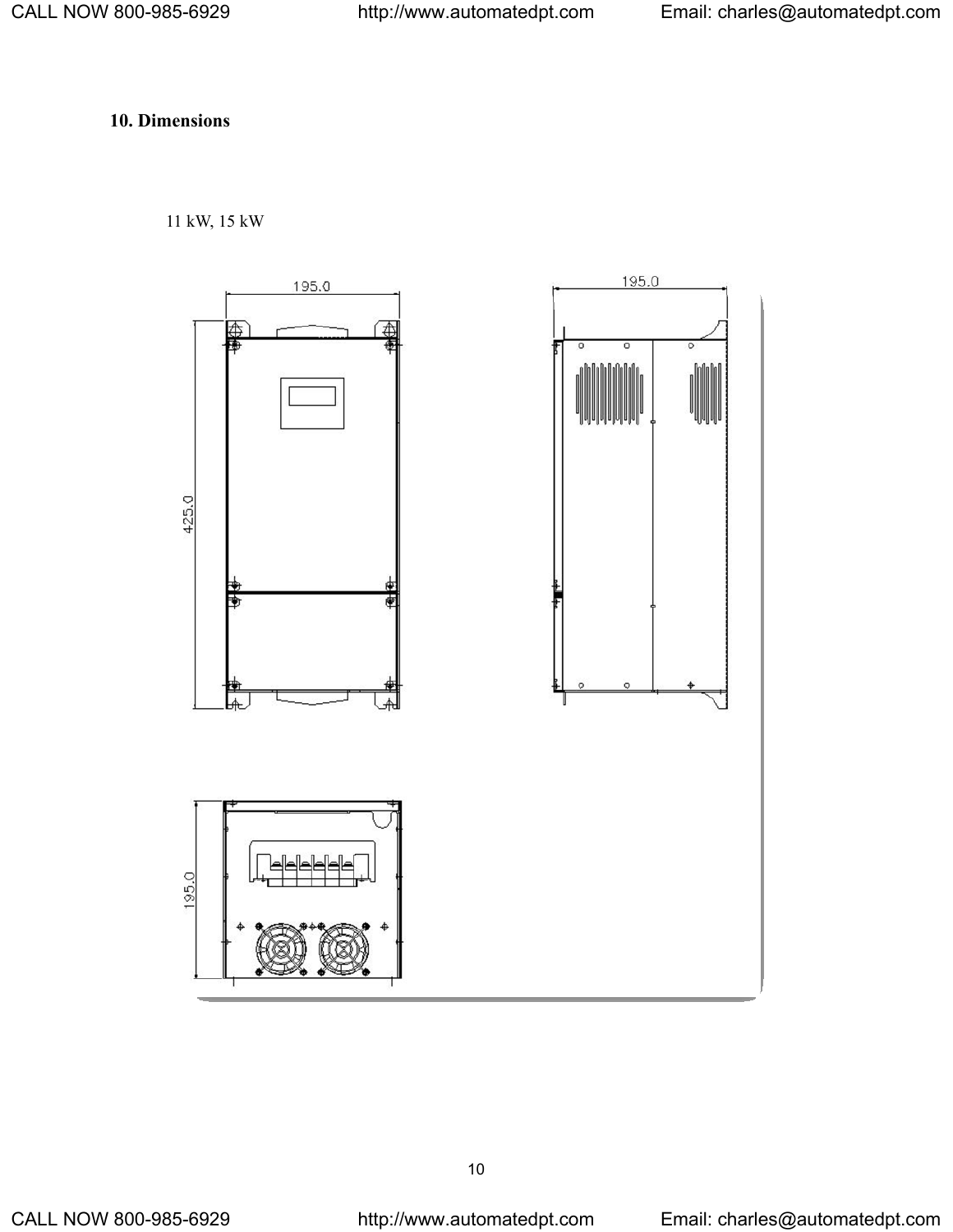**Dimensions (cont'd)** 

22 kW, 30 kW



<u>11 - Andrea Santana, amin'ny fivondronan-kaominin'i Paris (</u>